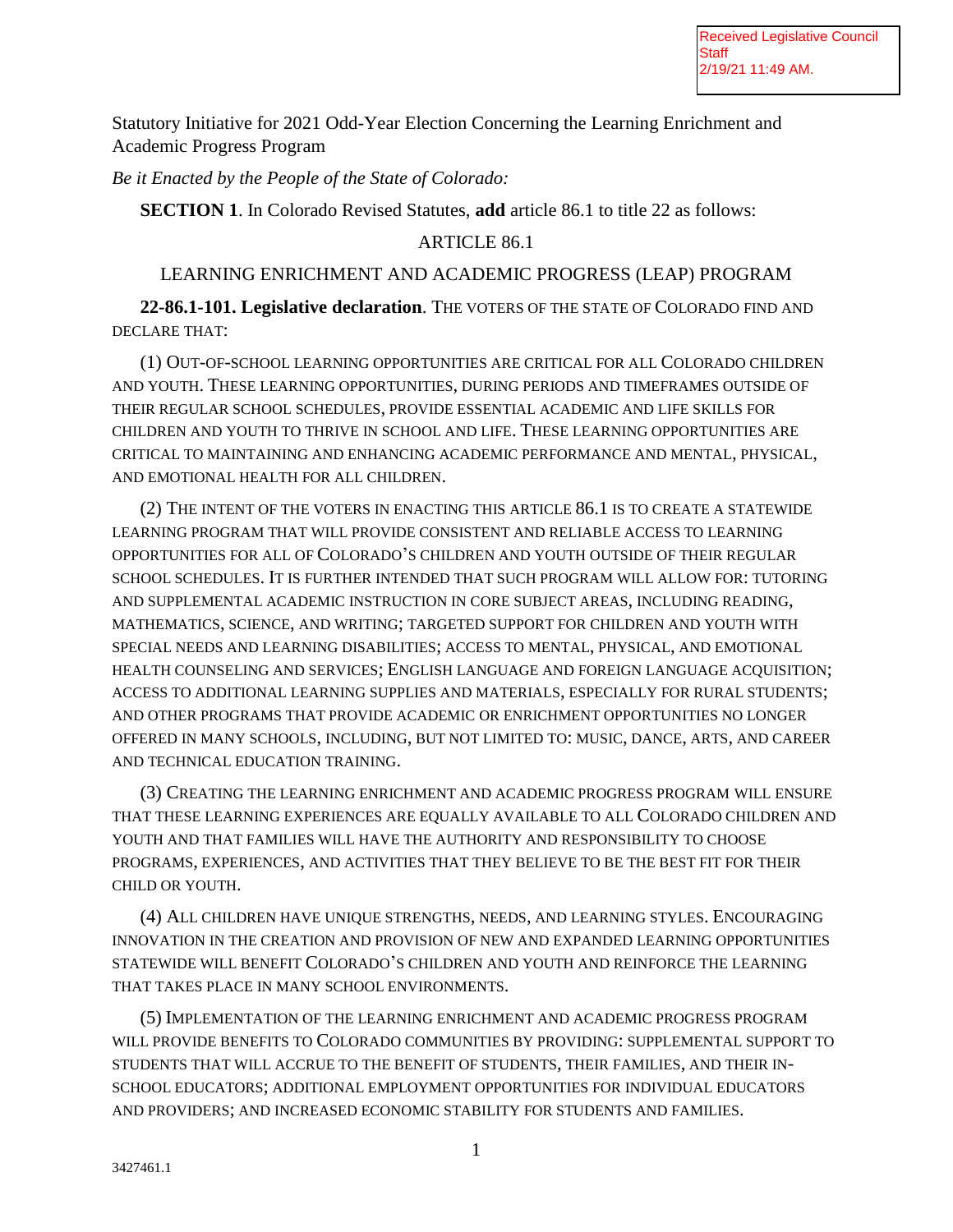(6) PROVIDING ADDITIONAL MONEYS TO THE STATE PUBLIC SCHOOL FUND ENSURES THAT THE ONGOING FINANCIAL COSTS OF THE LEARNING ENRICHMENT AND ACADEMIC PROGRESS PROGRAM HAS MINIMAL FINANCIAL IMPACT ON THE STATE GENERAL FUND.

(7) BY APPLYING A STATE SALES TAX TO RETAIL MARIJUANA AND TRANSFERRING A PORTION OF REVENUES EARNED ON COLORADO'S SCHOOL TRUST LANDS TO THE STATE PUBLIC SCHOOL FUND, THE STATE WILL BE ABLE TO FUND THE LEARNING ENRICHMENT AND ACADEMIC PROGRESS PROGRAM FOR COLORADO CHILDREN AND YOUTH.

**22-86.1-102. Definitions**. AS USED IN THIS ARTICLE 86.1, UNLESS THE CONTEXT OTHERWISE REQUIRES:

(1) "AUTHORITY" MEANS THE COLORADO LEARNING AUTHORITY CREATED BY SECTION 22- 86.1-103.

(2) "BOARD" MEANS THE COLORADO LEARNING AUTHORITY BOARD CREATED BY SECTION 22- 86.1-105.

(3) "ELIGIBLE CHILD OR YOUTH" MEANS A CHILD OR YOUTH WHO TURNS FIVE YEARS OF AGE IN A QUALIFYING YEAR BUT WHO HAS NOT ATTAINED EIGHTEEN YEARS OF AGE AND WHO RESIDES IN COLORADO AND IS, OR WILL BE, ELIGIBLE FOR ADMISSION TO PUBLIC SCHOOL WITHIN THE STATE.

(4)(a) "OUT-OF-SCHOOL LEARNING OPPORTUNITY" OR "LEARNING OPPORTUNITY" MEANS A PROGRAM, SERVICE, SYSTEM, ACTIVITY, MATERIALS, OR OTHER PURSUIT OR PURCHASE THAT PROVIDES SUPPLEMENTAL EDUCATIONAL OR DEVELOPMENTAL SUPPORT TO ELIGIBLE CHILDREN OR YOUTH OUTSIDE OF NORMAL SCHOOL OPERATIONS.

(b) "LEARNING OPPORTUNITY" INCLUDES, BUT IS NOT LIMITED TO; TUTORING AND SUPPLEMENTAL ACADEMIC INSTRUCTION IN CORE SUBJECT AREAS, INCLUDING READING, MATHEMATICS, SCIENCE, AND WRITING; TARGETED SUPPORT FOR CHILDREN AND YOUTH WITH SPECIAL NEEDS AND LEARNING DISABILITIES; ENGLISH LANGUAGE AND FOREIGN LANGUAGE ACQUISITION; CAREER AND TECHNICAL EDUCATION TRAINING; OTHER PROGRAMS THAT PROVIDE ACADEMIC OR ENRICHMENT OPPORTUNITIES; AND REASONABLE AND NECESSARY MATERIALS AND SUPPLIES TO COMPLETE OR PARTICIPATE IN A LEARNING OPPORTUNITY.

(c) "LEARNING OPPORTUNITY" ALSO INCLUDES EMOTIONAL AND PHYSICAL THERAPY, MENTAL HEALTH SERVICES, SOCIAL EMOTIONAL LEARNING, MENTORING, AND OTHER SERVICES THAT SUPPORT STUDENTS IN THEIR PURSUIT OF A HOLISTIC AND MEANINGFUL EDUCATION.

(d) "LEARNING OPPORTUNITY" DOES NOT INCLUDE IN-SCHOOL INSTRUCTION, SERVICES, MATERIALS, CURRICULA, OR PROGRAMS PROVIDED AS PART OF A NORMAL COURSE OF STUDY CONDUCTED IN ACCORDANCE WITH A STUDENT'S COMPULSORY ATTENDANCE REQUIREMENTS UNDER SECTION 22-33-104. "LEARNING OPPORTUNITY" DOES NOT INCLUDE CREDIT RECOVERY PROGRAMS REGARDLESS OF THE TIME OF DAY OR DAY OF THE WEEK THEY ARE OFFERED. "LEARNING OPPORTUNITY" DOES NOT INCLUDE PAYMENT OF SCHOOL TUITION.

(5) "LEARNING OPPORTUNITIES FUND" OR "FUND" MEANS THE LEARNING ENRICHMENT AND ACADEMIC PROGRESS FUND CREATED BY SECTION 22-86.1-106.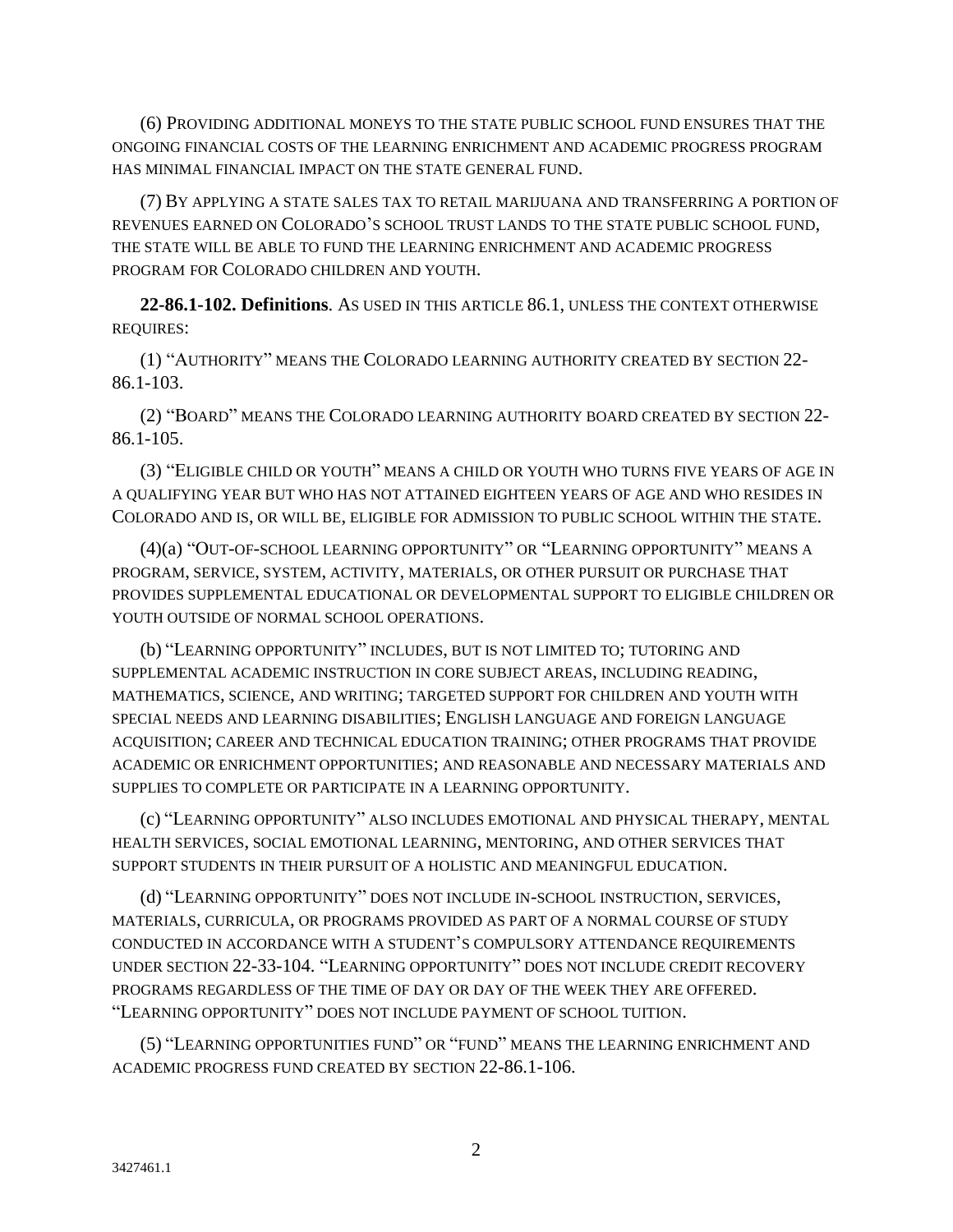(6) "LOCAL EDUCATION PROVIDER" MEANS A SCHOOL DISTRICT, A BOARD OF COOPERATIVE SERVICES, A DISTRICT CHARTER SCHOOL, OR AN INSTITUTE CHARTER SCHOOL.

(7) "PARENT" MEANS A PARENT OR LEGAL GUARDIAN OF AN ELIGIBLE CHILD OR YOUTH OR AN INDIVIDUAL WHO STANDS IN LOCO PARENTIS OF AN ELIGIBLE CHILD OR YOUTH.

(8) THE "LEARNING ENRICHMENT AND ACADEMIC PROGRESS PROGRAM" OR "LEAP PROGRAM" OR "PROGRAM" MEANS THE LEARNING PROGRAM CREATED IN THIS ARTICLE 86.1.

**22-86.1-103. The learning enrichment and academic progress program and authority establishment - purposes - powers.** (1) THERE IS HEREBY CREATED THE LEARNING ENRICHMENT AND ACADEMIC PROGRESS PROGRAM FOR THE DISTRIBUTION OF FINANCIAL AID ON BEHALF OF ELIGIBLE COLORADO CHILDREN AND YOUTH TO BE USED FOR LEARNING OPPORTUNITIES.

(2) THERE IS HEREBY CREATED THE COLORADO LEARNING AUTHORITY, WHICH IS A BODY CORPORATE AND A POLITICAL SUBDIVISION OF THE STATE, IS NOT AN AGENCY OF STATE GOVERNMENT, AND IS NOT SUBJECT TO ADMINISTRATIVE DIRECTION BY ANY DEPARTMENT, COMMISSION, BOARD, BUREAU, OR AGENCY OF THE STATE. THE AUTHORITY SHALL ESTABLISH AND ADMINISTER THE LEARNING ENRICHMENT AND ACADEMIC PROGRESS PROGRAM CONSISTENT WITH RULES AND REGULATIONS PROMULGATED BY THE AUTHORITY'S BOARD OF DIRECTORS AS PROVIDED IN THIS ARTICLE 86.1.

(3) THE AUTHORITY SHALL:

(a) SEEK TO INCREASE ACCESS TO LEARNING OPPORTUNITIES FOR EVERY ELIGIBLE CHILD OR YOUTH, ENSURE A BROAD DIVERSITY OF LEARNING OPPORTUNITIES AND PROVIDERS, AND HELP PARENTS CHOOSE RESOURCES FOR THEIR CHILD OR YOUTH.

(b) CREATE AND DEVELOP CRITERIA FOR THE PROVISION AND SELECTION OF LEARNING OPPORTUNITIES FOR DISTRIBUTION OF FUNDS, CONSISTENT WITH AND IN FURTHERANCE OF THE GOALS AND PURPOSES STATED IN SECTION 22-86.1-101, TO BE PROVIDED WITHIN THE STATE OF COLORADO FOR ELIGIBLE CHILDREN OR YOUTH. AN ALLOWABLE USE OF FINANCIAL AID INCLUDES REASONABLE EXPENSES FOR TRANSPORTATION OF AN ELIGIBLE CHILD OR YOUTH TO AND FROM LEARNING OPPORTUNITIES. IT IS THE INTENT OF THE PEOPLE THAT THE FINANCIAL AID DISTRIBUTED WILL BE NEW DOLLARS TO SPEND ON NEW SERVICES AND MUST NOT SUPPLANT EXISTING PUBLIC OR CHARITABLE FUNDING FOR PROGRAMS AVAILABLE TO ELIGIBLE CHILDREN OR YOUTH.

(c) CREATE AND DEVELOP CRITERIA FOR PUBLICATION, SOLICITATION, RECEIPT, AND EVALUATION OF APPLICATIONS FROM POTENTIAL PROVIDERS OF LEARNING OPPORTUNITIES UNDER THE PROGRAM. SUCH CRITERIA MUST MAXIMIZE THE NUMBER AND DIVERSITY OF PROVIDERS THAT PARENTS AND ELIGIBLE CHILDREN OR YOUTH CAN CHOOSE, MUST ENABLE PARENTS TO EVALUATE THE PROVIDER ONCE SERVICES HAVE BEEN RECEIVED, AND MUST ALSO ENSURE THAT SMALL COMMUNITY-BASED PROVIDERS ARE ELIGIBLE AND ABLE TO PARTICIPATE IN THE PROGRAM.

(d) CREATE AND DEVELOP CRITERIA TO CERTIFY PROVIDERS OF LEARNING OPPORTUNITIES UNDER THE PROGRAM. IN THE INTEREST OF PRIORITIZING ACADEMIC INTERVENTIONS FOR STUDENTS WHO ARE BEHIND THEIR GRADE LEVEL, THE AUTHORITY SHALL PRE-CERTIFY LOCAL SCHOOL DISTRICTS, BOARDS OF COOPERATIVE SERVICES, AND OTHER LOCAL EDUCATION PROVIDERS AND CREATE A PROCESS TO ENSURE PRIORITY APPROVAL OF EDUCATORS AS QUALIFIED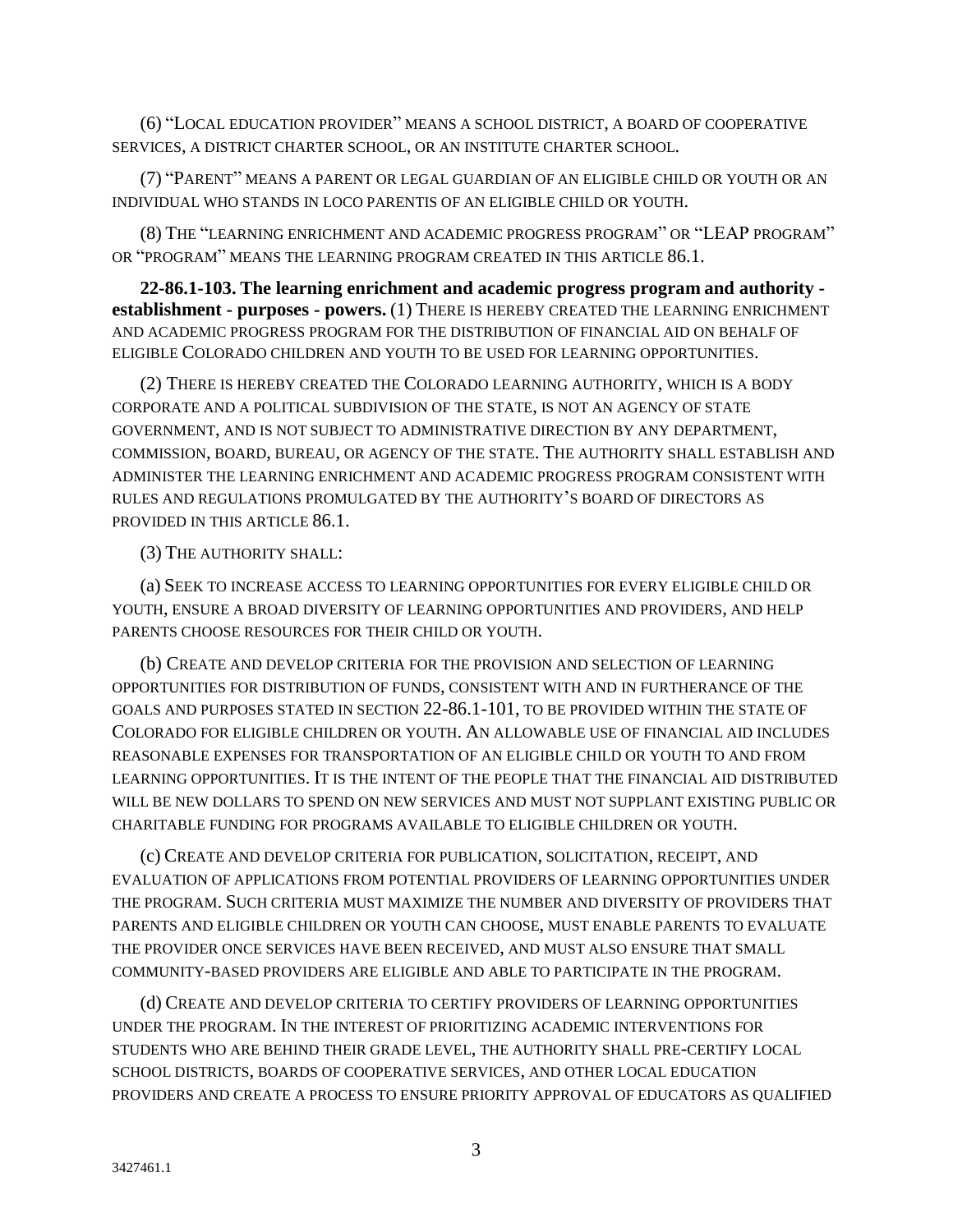PROVIDERS. THE AUTHORITY IS NOT ELIGIBLE FOR CERTIFICATION AS A PROVIDER. MINIMUM REQUIREMENTS TO BE AN ELIGIBLE PROVIDER MUST INCLUDE BEING AUTHORIZED TO DO BUSINESS IN COLORADO AND CARRYING SUFFICIENT LIABILITY INSURANCE AS DETERMINED BY THE AUTHORITY. THE AUTHORITY MAY PROVIDE REASONABLE SUPPORT TO PROVIDERS TO ENSURE A BROAD REPRESENTATION OF PROVIDERS CAN MEET THE REQUIREMENTS OF THIS SUBSECTION. IMMEDIATE FAMILY MEMBERS ARE NOT ELIGIBLE TO BE QUALIFIED PROVIDERS IN THE PROVISION OF SERVICES TO THEIR CHILD OR YOUTH. THE AUTHORITY SHALL DETERMINE UNDER WHAT CIRCUMSTANCES A QUALIFIED PROVIDER LOSES THEIR CERTIFICATION AND MAY BAN PROVIDERS WHO HAVE ENGAGED IN FRAUD OR OTHER SPECIOUS FINANCIAL ACTIVITIES, WITHIN THE SCOPE OF THIS PROGRAM, FROM PROVIDING SERVICES TO ELIGIBLE CHILDREN OR YOUTH.

(e) CREATE AND DEVELOP CRITERIA TO ESTABLISH PROCEDURES TO ENSURE CHILD OR YOUTH SAFETY, INCLUDING THE PROVISION OF RECENT BACKGROUND CHECKS PROVIDED THROUGH THE COLORADO BUREAU OF INVESTIGATION OR SIMILAR FEDERAL AGENCY FOR PROVIDERS WHO COME IN CONTACT WITH CHILDREN OR YOUTH.

(f) CREATE AND DEVELOP CRITERIA TO ESTABLISH AND MANAGE FINANCIAL AID ON BEHALF OF PARENTS AND TO COMPENSATE APPROVED PROVIDERS OF LEARNING OPPORTUNITIES FOR ELIGIBLE USES SPECIFICALLY AND INDEPENDENTLY CHOSEN BY PARENTS AND PROVIDED TO AN ELIGIBLE CHILD OR YOUTH. THE FINANCIAL AID FUNDS MUST BE PROVIDED AND ADMINISTERED WITH THE METHOD OF DISTRIBUTION TO BE DETERMINED BY THE AUTHORITY AND SUBJECT TO THE MAXIMUM FINANCIAL AID AMOUNT PER ELIGIBLE CHILD OR YOUTH AS DETERMINED BY THE AUTHORITY AS FOLLOWS:

(I) IN DETERMINING THE METHOD OF DISTRIBUTION, THE AUTHORITY SHALL PRIORITIZE LOW-INCOME FAMILIES WITH CHILDREN OR YOUTH WHO COULD NOT OTHERWISE AFFORD LEARNING OPPORTUNITIES. WITHIN THE PRIORITIZED INCOME CATEGORY OF CHILDREN AND YOUTH, THE AUTHORITY MAY PLACE AN ADDITIONAL PRIORITY ON THOSE ELIGIBLE CHILDREN OR YOUTH WHO ARE NOT PROFICIENT AT GRADE LEVEL IN READING, MATH, OR OTHER CORE ACADEMIC AREAS, OR WHO HAVE SPECIAL EDUCATIONAL, PHYSICAL, OR EMOTIONAL NEEDS OR DISABILITIES.

(II) IN CALENDAR YEAR 2022, THE AUTHORITY SHALL, TO THE MAXIMUM EXTENT PRACTICABLE, DISTRIBUTE FINANCIAL AID FOR ELIGIBLE CHILDREN OR YOUTH.

(III) IN CALENDAR YEAR 2023, THE AUTHORITY SHALL ENSURE THAT THE TOTAL ANNUAL FINANCIAL AID DISTRIBUTION FOR EACH PRIORITIZED ELIGIBLE CHILD OR YOUTH PARTICIPATING IN THE PROGRAM IS AT LEAST ONE THOUSAND FIVE HUNDRED DOLLARS, AND MAY PROVIDE FINANCIAL AID AWARDS TO NON-PRIORITIZED ELIGIBLE CHILDREN OR YOUTH IN AMOUNTS LESS THAN ONE THOUSAND FIVE HUNDRED DOLLARS AS DETERMINED BY THE AUTHORITY. THE AUTHORITY MAY CHOOSE TO HAVE ONE APPLICATION AND FINANCIAL AID DISBURSAL PERIOD OR MORE THAN ONE. FOR EACH DISBURSAL PERIOD, THE AUTHORITY SHALL AWARD FINANCIAL AID AS FOLLOWS:

(A) FINANCIAL AID SHALL BE DISTRIBUTED FIRST TO ELIGIBLE CHILDREN AND YOUTH WHO RESIDE IN HOUSEHOLDS THAT ARE AT OR BELOW ONE HUNDRED PERCENT OF THE FEDERAL POVERTY LEVEL.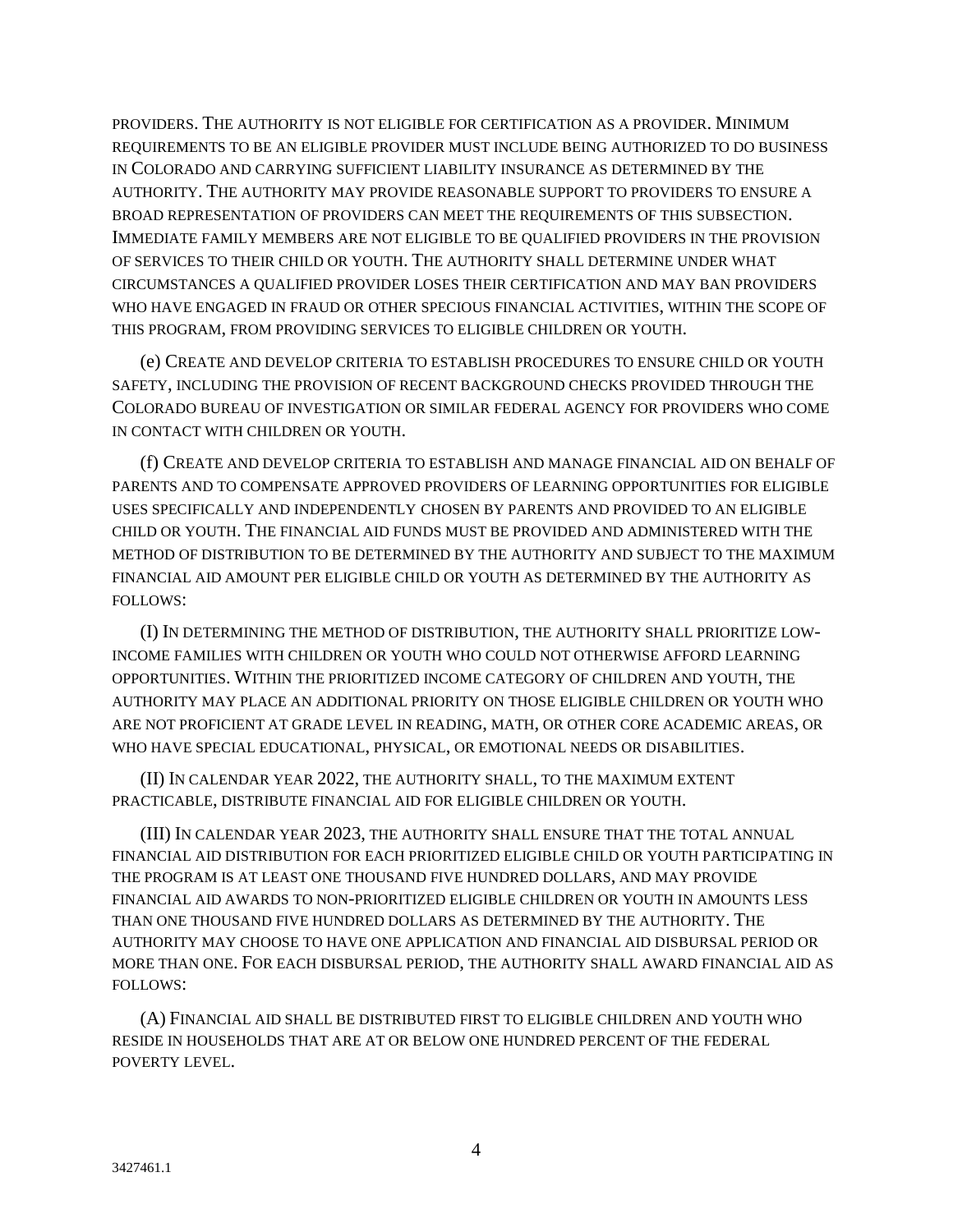(B) AFTER ALL ELIGIBLE CHILDREN RESIDING IN HOUSEHOLDS AT OR BELOW ONE HUNDRED PERCENT OF THE FEDERAL POVERTY LEVEL WHO HAVE CHOSEN TO PARTICIPATE IN THE PROGRAM HAVE RECEIVED FINANCIAL AID, THE AUTHORITY SHALL DISTRIBUTE FINANCIAL AID TO ELIGIBLE CHILDREN AND YOUTH WHO RESIDE IN HOUSEHOLDS THAT ARE BETWEEN ONE HUNDRED AND TWO HUNDRED PERCENT OF THE FEDERAL POVERTY LEVEL.

(C) AFTER ALL ELIGIBLE CHILDREN RESIDING IN HOUSEHOLDS BETWEEN ONE HUNDRED AND TWO HUNDRED PERCENT OF THE FEDERAL POVERTY LEVEL WHO HAVE CHOSEN TO PARTICIPATE IN THE PROGRAM HAVE RECEIVED FINANCIAL AID, THE AUTHORITY SHALL DISTRIBUTE FINANCIAL AID TO ELIGIBLE CHILDREN AND YOUTH WHO RESIDE IN HOUSEHOLDS THAT ARE AT OR ABOVE TWO HUNDRED PERCENT OF THE FEDERAL POVERTY LEVEL.

(IV) IN CALENDAR YEAR 2024 AND IN SUBSEQUENT CALENDAR YEARS, THE AUTHORITY SHALL DETERMINE THE FINANCIAL AID AWARD AMOUNTS TO BE PROVIDED TO PRIORITY AND NON-PRIORITY ELIGIBLE CHILDREN AND THE METHOD AND TIMING OF DISTRIBUTION.

(V) IN DETERMINING THE MANNER IN WHICH FAMILIES QUALIFY FOR THE PROGRAM, THE AUTHORITY SHOULD ENSURE SIMPLE AND EASILY UNDERSTANDABLE APPLICATION FORMS AND PROCESSES. THE AUTHORITY HAS CONTROL OVER WHEN AND HOW FINANCIAL AID IS DISTRIBUTED TO APPROVED PROVIDERS THAT THE PARENTS CHOOSE, SUBJECT TO ADMINISTRATIVE RULES ADOPTED BY THE BOARD. SUCH FINANCIAL AID MUST FURTHER BE PROVIDED AND ADMINISTERED IN A MANNER THAT DOES NOT DISCRIMINATE AGAINST ANY RECIPIENT, RECIPIENT'S FAMILY, PROVIDER, OR LEARNING OPPORTUNITY ON THE BASIS OF RACE, ETHNICITY, COLOR, NATIVE LANGUAGE, RELIGIOUS AFFILIATION, NATIONAL ORIGIN, GENDER, MILITARY STATUS, SEXUAL ORIENTATION, GENDER VARIANCE, MARITAL STATUS, OR PHYSICAL OR MENTAL DISABILITY.

(g) CREATE MULTIPLE-YEAR FINANCIAL AID AS PRACTICABLE FOR CHILDREN OR YOUTH WITH UNIQUE LEARNING NEEDS AND LOW-INCOME ELIGIBLE CHILDREN OR YOUTH AS NECESSARY TO ENSURE ELIGIBLE CHILDREN OR YOUTH HAVE THE ASSURANCE OF FUNDING FOR A MINIMUM OF A THREE-YEAR PERIOD REGARDLESS OF CHANGES TO THE FAMILY'S INCOME LEVEL AND TO PROVIDE STABILITY FOR CHILDREN OR YOUTH WITH UNIQUE LEARNING NEEDS.

(h) CREATE AND DEVELOP CRITERIA AND PROTOCOLS FOR ROLLOVER OF UNUSED FUNDS FOR EACH FINANCIAL AID RECIPIENT, FOR USE BY THE RECIPIENT IN ADDITIONAL LEARNING OPPORTUNITIES UNDER THE PROGRAM. ANY FINANCIAL AID OF A CHILD OR YOUTH WHO NO LONGER QUALIFIES AS AN ELIGIBLE CHILD OR YOUTH MUST REVERT BACK TO THE LEARNING ENRICHMENT AND ACADEMIC PROGRESS FUND. FINANCIAL AID FUNDS MAY ACCUMULATE FOR THREE YEARS, BUT UPON THE START OF THE FOURTH YEAR OF FUNDING, THE ENTIRETY OF THE FUNDS, EXCEPTING THE NEWLY AWARDED FOURTH-YEAR FUNDS, REVERT BACK TO THE LEARNING ENRICHMENT AND ACADEMIC PROGRESS FUND. AT THE TIME AN ELIGIBLE CHILD OR YOUTH REACHES THE AGE OF EIGHTEEN, ANY REMAINING FINANCIAL AID FOR THAT CHILD OR YOUTH MUST REVERT BACK TO THE LEARNING ENRICHMENT AND ACADEMIC PROGRESS FUND.

(i) CAUSE TO BE CONDUCTED, AND MAKE PUBLICLY AVAILABLE, ANNUAL INDEPENDENT FINANCIAL AUDITS OF THE AUTHORITY. SUCH AUDITS MUST BE CONDUCTED BY CERTIFIED PUBLIC ACCOUNTANTS AND MUST BE FILED WITH THE BOARD NO LATER THAN JULY 1 OF EACH YEAR FOR THE PREVIOUS CALENDAR YEAR. AS A COMPONENT OF THE AUDITS, THE AUTHORITY SHALL SELECT A REPRESENTATIVE SAMPLE OF PROVIDERS AND EVALUATE WHETHER THE FUNDS WERE USED FOR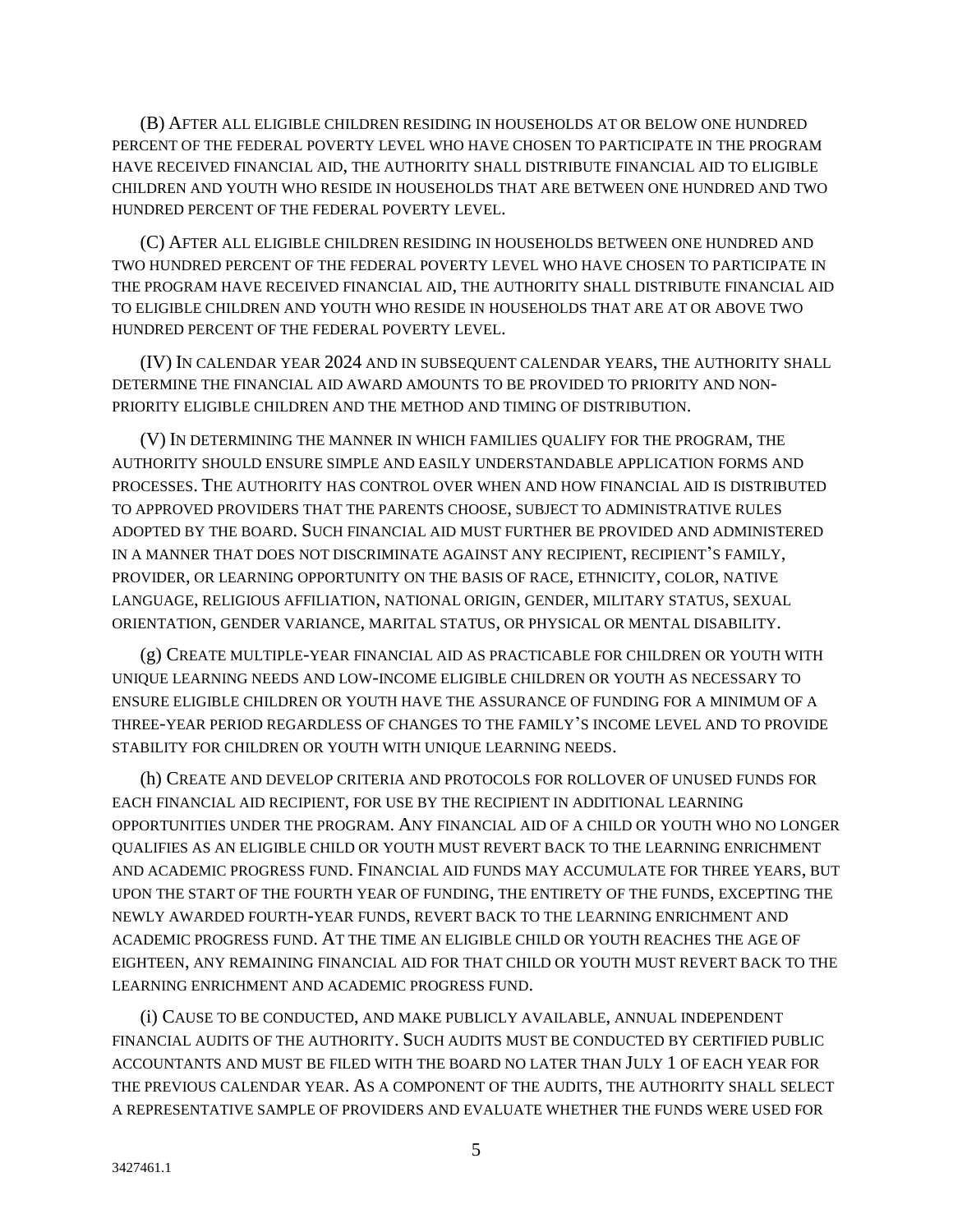THE PURPOSES OUTLINED IN THIS SECTION. THE AUTHORITY MAY CONTRACT WITH A THIRD-PARTY EVALUATOR TO EVALUATE THE EFFICACY OF PROVIDERS. THE AUTHORITY SHALL REDACT ALL NAMES OF TAXPAYERS AND SOCIAL SECURITY NUMBERS OR TAX IDENTIFICATION NUMBERS BEFORE PUBLICLY RELEASING ANY AUDIT OR OTHER FINANCIAL REPORT.

(j) TO THE MAXIMUM EXTENT PRACTICABLE, CREATE AND IMPLEMENT AN EVALUATION SYSTEM BY JANUARY 1, 2024, TO MEASURE THE IMPACTS OF LEARNING OPPORTUNITIES PROVIDED TO ELIGIBLE STUDENTS AND TO ENSURE THAT LEARNING PROVIDERS ARE RATED BY QUANTITATIVE AND QUALITATIVE RESULTS. THIS SYSTEM MUST ALSO INCORPORATE PARENT AND YOUTH FEEDBACK AND RATINGS AND MUST BE PUBLICLY AND EASILY AVAILABLE FOR USE BY ELIGIBLE CHILDREN OR YOUTH AND THEIR FAMILIES. AT A MINIMUM, THESE METRICS AND DATA MUST BE COLLECTED, ANALYZED, AND MADE PUBLICLY AVAILABLE ANNUALLY. IN DESIGNING THE EVALUATION SYSTEM, THE AUTHORITY SHALL PRIORITIZE:

(I) THE DEVELOPMENT OF A RANGE OF IMPACT METRICS THAT MAY ENCOMPASS QUALITATIVE, QUANTITATIVE, SHORT-TERM, AND LONGITUDINAL DATA;

(II) THE INTEGRATION OF AUTHORITY-DEVELOPED DATA SYSTEMS WITH DATA SYSTEMS IN SCHOOL DISTRICTS OR OTHER PUBLIC ENTITIES TO ASSESS FOR SHORT-TERM ACADEMIC IMPACT AND LONG-TERM LIFE OUTCOMES; AND

(III) THE PROTECTION OF STUDENT AND FAMILY PERSONAL IDENTIFYING INFORMATION.

(4) IN ADDITION TO THE DUTIES SPECIFIED IN SUBSECTION (3) OF THIS SECTION, THE COLORADO LEARNING AUTHORITY HAS THE FOLLOWING DUTIES, SOME OR ALL OF WHICH MAY BE DELEGATED BY CONTRACT:

(a) ADMINISTER, IN ACCORDANCE WITH CRITERIA ESTABLISHED UNDER SUBSECTION (3)(c) OF THIS SECTION, THE PUBLICATION, SOLICITATION, RECEIPT, EVALUATION, AND SELECTION OF APPLICATIONS FROM POTENTIAL PROVIDERS OF LEARNING OPPORTUNITIES UNDER THE PROGRAM TO WHICH PARENTS MAY DIRECT FINANCIAL AID;

(b) ENTER INTO AGREEMENTS AND CONTRACTS AS NECESSARY WITH APPROVED PROVIDERS OF LEARNING OPPORTUNITIES UNDER THE PROGRAM;

(c) DEVELOP, ESTABLISH, AND MANAGE A SYSTEM FOR RECEIPT, PROCESSING, AND EVALUATION OF APPLICATIONS FROM ELIGIBLE CHILDREN OR YOUTH;

(d) ASSIST ELIGIBLE CHILDREN OR YOUTH, PARENTS, AND THEIR FAMILIES IN NAVIGATING AND SELECTING AMONG AVAILABLE LEARNING OPPORTUNITIES;

(e) PROVIDE TECHNICAL, PROGRAMMATIC, AND CAPACITY BUILDING EXPERTISE AND FUNDING TO INCREASE THE NUMBER AND QUALITY OF PROVIDERS;

(f) ESTABLISH, MANAGE, AND DISTRIBUTE FINANCIAL AID FOR ELIGIBLE CHILDREN OR YOUTH FUNDED BY THE LEARNING OPPORTUNITIES FUND TO PAY APPROVED PROVIDERS OF APPROVED LEARNING OPPORTUNITIES; AND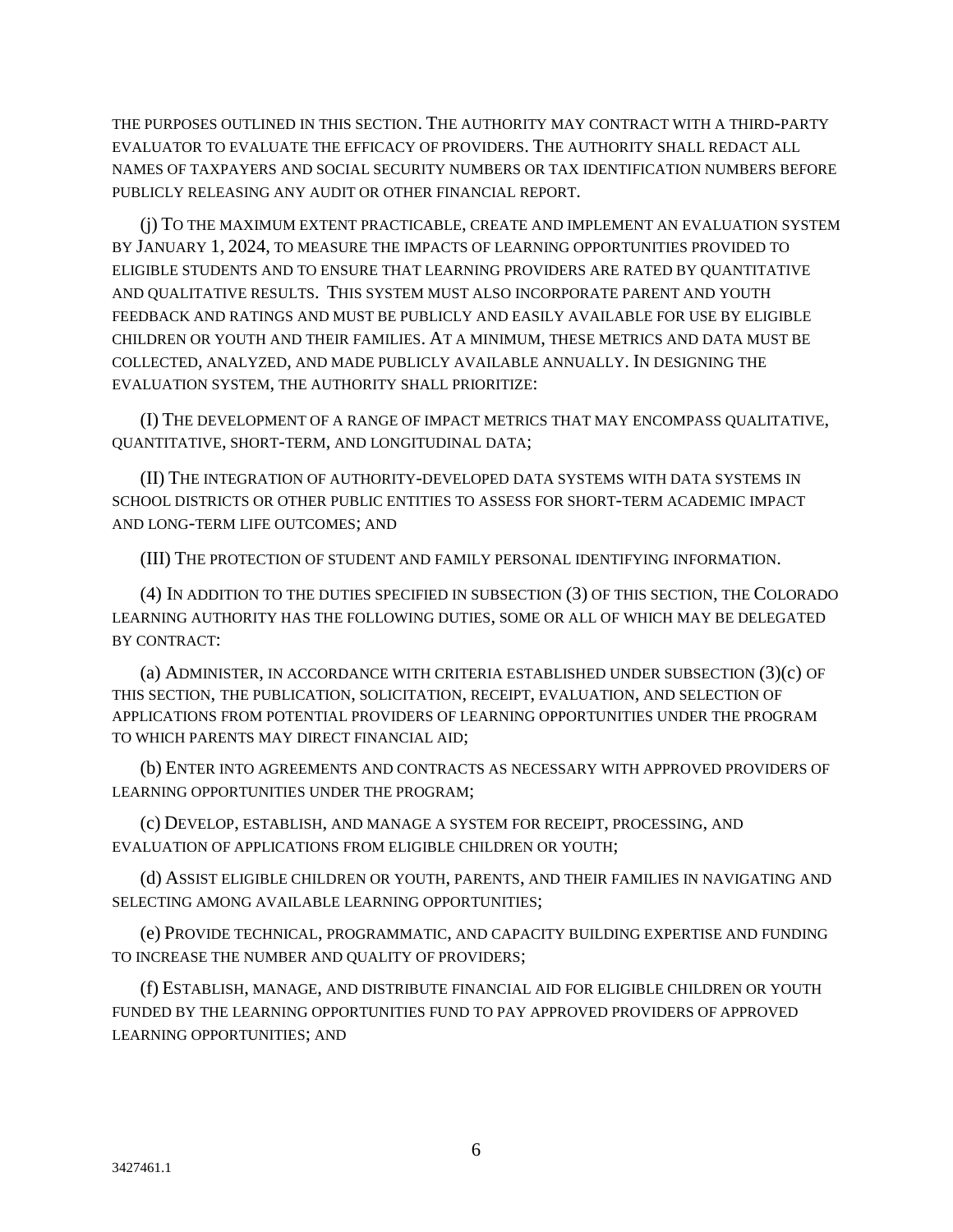(g) PROVIDE TECHNOLOGY SERVICES, SUBJECT TO CRITERIA ESTABLISHED AND DETERMINED BY THE AUTHORITY, FOR PURPOSES OF MONITORING AND TRACKING THE USE OF FINANCIAL AID BY ELIGIBLE CHILDREN OR YOUTH AND APPROVED PROVIDER PERFORMANCE AND PAYMENTS.

(5) NO MORE THAN TEN PERCENT OF MONEYS FROM THE LEARNING ENRICHMENT AND ACADEMIC PROGRESS FUND MAY BE SPENT ON ADMINISTRATIVE EXPENSES IN ANY FISCAL YEAR AFTER THE END OF FISCAL YEAR 2025. THE AUTHORITY SHALL ANNUALLY REVIEW THE PERCENTAGE OF MONEYS FROM THE LEARNING ENRICHMENT AND ACADEMIC PROGRESS FUND THAT CAN BE SPENT ON ADMINISTRATIVE EXPENSES AND REDUCE THE PERCENTAGE AS POSSIBLE.

(6) THE AUTHORITY IS SUBJECT TO ALL THE APPLICABLE REQUIREMENTS OF THE "COLORADO OPEN RECORDS ACT", PART 2 OF ARTICLE 72 OF TITLE 24, C.R.S., AND THE "COLORADO OPEN MEETINGS LAW", PART 4 OF ARTICLE 6 OF TITLE 24, C.R.S.

(7)(a) THE AUTHORITY SHALL ENSURE THAT THE LEARNING PROGRAM IS ADMINISTERED IN A MANNER THAT:

(I) PROVIDES ASSISTANCE TO BENEFIT ELIGIBLE CHILDREN AND YOUTH ON BEHALF OF PARENTS WHO HAVE SPECIFICALLY AND INDEPENDENTLY CHOSEN A LEARNING OPPORTUNITY, NOT ANY PARTICULAR INSTITUTION;

(II) DOES NOT DISCRIMINATE AGAINST ANY RECIPIENT, RECIPIENT'S FAMILY'S, OR PROVIDER'S RELIGIOUS AFFILIATION;

(III) ENSURES THAT THE PROGRAM DOES NOT REQUIRE ANY COURSES IN RELIGION OR THEOLOGY; AND

(IV) DOES NOT DENY ANY RECIPIENT THE PROGRAM'S BENEFITS BASED ON THE RELIGIOUS CHARACTER OF THE PROVIDER.

(b) NOTHING IN THIS SUBSECTION (7) GIVES ANY PERSON A PRIVATE CAUSE OF ACTION.

**22-86.1-104. Additional powers of the Colorado learning authority.** (1) IN ADDITION TO ANY OTHER POWERS GRANTED TO THE AUTHORITY IN THIS ARTICLE, THE AUTHORITY HAS THE FOLLOWING POWERS:

(a) TO HAVE THE DUTIES, PRIVILEGES, IMMUNITIES, RIGHTS, LIABILITIES, AND DISABILITIES OF A BODY CORPORATE AND POLITICAL SUBDIVISION OF THE STATE;

(b) TO HAVE PERPETUAL EXISTENCE AND SUCCESSION;

(c) TO ADOPT, HAVE, AND USE A SEAL AND TO ALTER THE SAME AT ITS PLEASURE;

(d) TO SUE AND BE SUED;

(e) TO ENTER INTO ANY CONTRACT OR AGREEMENT NOT INCONSISTENT WITH THIS ARTICLE OR THE LAWS OF THIS STATE AND TO AUTHORIZE THE EXECUTIVE DIRECTOR TO ENTER INTO CONTRACTS, EXECUTE ALL INSTRUMENTS, AND DO ALL THINGS NECESSARY OR CONVENIENT IN THE EXERCISE OF THE POWERS GRANTED IN THIS ARTICLE AND TO SECURE THE PAYMENT OF BONDS;

(f) TO BORROW MONEY AND TO ISSUE BONDS EVIDENCING THE SAME;

(g) TO PURCHASE, LEASE, TRADE, EXCHANGE, OR OTHERWISE ACQUIRE, MAINTAIN, HOLD, IMPROVE, MORTGAGE, LEASE, SELL, AND DISPOSE OF PERSONAL PROPERTY, WHETHER TANGIBLE OR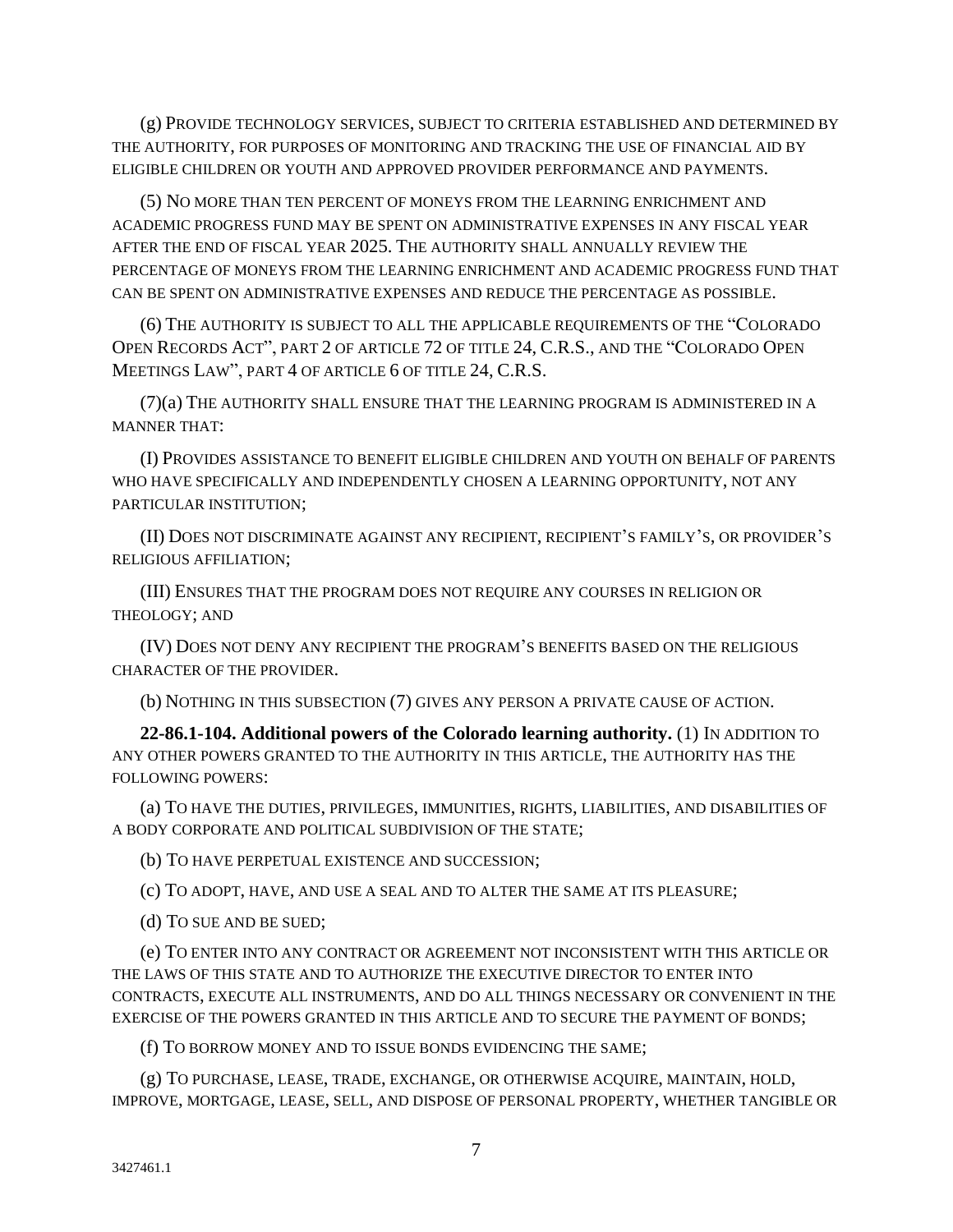INTANGIBLE, OR ANY INTEREST THEREIN; AND TO PURCHASE, LEASE, TRADE, EXCHANGE, OR OTHERWISE ACQUIRE REAL PROPERTY OR ANY INTEREST THEREIN AND TO MAINTAIN, HOLD, IMPROVE, MORTGAGE, LEASE, OR OTHERWISE TRANSFER SUCH REAL PROPERTY, SO LONG AS SUCH TRANSACTIONS DO NOT INTERFERE WITH THE MISSION OF THE AUTHORITY AS SPECIFIED IN SECTION 22-86.1-103;

(h) TO ACQUIRE SPACE, EQUIPMENT, SERVICES, SUPPLIES, AND INSURANCE NECESSARY TO CARRY OUT THE PURPOSES OF THIS ARTICLE;

(i) TO DEPOSIT ANY MONEYS OF THE AUTHORITY IN ANY BANKING INSTITUTION WITHIN THE STATE OR IN ANY DEPOSITORY AUTHORIZED IN SECTION 24-75-603, AND TO APPOINT, FOR THE PURPOSE OF MAKING SUCH DEPOSITS, ONE OR MORE PERSONS TO ACT AS CUSTODIANS OF THE MONEYS OF THE AUTHORITY, WHO SHALL GIVE SURETY BONDS IN SUCH AMOUNTS AND FORM AND FOR SUCH PURPOSES AS THE BOARD OF DIRECTORS REQUIRES;

(j) TO CONTRACT FOR AND TO ACCEPT ANY GIFTS, GRANTS, OR LOANS OF FUNDS, PROPERTY, OR ANY OTHER AID IN ANY FORM FROM THE FEDERAL GOVERNMENT, THE STATE, ANY STATE AGENCY, OR ANY OTHER SOURCE, OR ANY COMBINATION THEREOF, AND TO COMPLY, SUBJECT TO THE PROVISIONS OF THIS ARTICLE, WITH THE TERMS AND CONDITIONS THEREOF;

(k) TO FIX THE TIME AND PLACE OR PLACES AT WHICH ITS REGULAR AND SPECIAL MEETINGS ARE TO BE HELD;

(l) TO ADOPT AND FROM TIME TO TIME AMEND OR REPEAL BYLAWS AND RULES AND REGULATIONS CONSISTENT WITH THE PROVISIONS OF THIS ARTICLE;

(m) TO APPOINT A TREASURER OF THE BOARD AND SUCH OTHER OFFICERS AS THE BOARD OF DIRECTORS MAY DETERMINE AND PROVIDE FOR THEIR DUTIES AND TERMS OF OFFICE;

(n) TO APPOINT AN EXECUTIVE DIRECTOR AND SUCH AGENTS, EMPLOYEES, AND PROFESSIONAL AND BUSINESS ADVISERS AS MAY FROM TIME TO TIME BE NECESSARY IN ITS JUDGMENT TO ACCOMPLISH THE PURPOSES OF THIS ARTICLE, TO FIX THE COMPENSATION OF SUCH EXECUTIVE DIRECTOR, EMPLOYEES, AGENTS, AND ADVISERS, AND TO ESTABLISH THE POWERS AND DUTIES OF ALL SUCH AGENTS, EMPLOYEES, AND OTHER PERSONS CONTRACTING WITH THE AUTHORITY;

(o) TO WAIVE, BY SUCH MEANS AS THE AUTHORITY DEEMS APPROPRIATE, THE EXEMPTION FROM FEDERAL INCOME TAXATION OF INTEREST ON THE AUTHORITY'S BONDS, NOTES, OR OTHER OBLIGATIONS PROVIDED BY THE FEDERAL "INTERNAL REVENUE CODE OF 1986", AS AMENDED, OR ANY OTHER FEDERAL STATUTE PROVIDING A SIMILAR EXEMPTION;

(p) TO MAKE AND EXECUTE AGREEMENTS, CONTRACTS, OR OTHER INSTRUMENTS NECESSARY OR CONVENIENT TO THE EXERCISE OF THE POWERS AND FUNCTIONS OF THE AUTHORITY UNDER THIS ARTICLE, INCLUDING BUT NOT LIMITED TO, CONTRACTS WITH ANY PERSON, FIRM, CORPORATION, STATE AGENCY, LOCAL GOVERNMENT, OR OTHER ENTITY;

(q) TO ARRANGE FOR GUARANTIES OR INSURANCE OF ITS BONDS, NOTES, OR OTHER OBLIGATIONS BY THE FEDERAL GOVERNMENT OR BY ANY PRIVATE INSURER, AND TO PAY ANY PREMIUMS THEREFOR; AND

(r) TO HAVE AND EXERCISE ALL RIGHTS AND POWERS NECESSARY OR INCIDENTAL TO OR IMPLIED FROM THE SPECIFIC POWERS GRANTED IN THIS ARTICLE 86.1, WHICH SPECIFIC POWERS MUST NOT BE CONSIDERED AS A LIMITATION UPON ANY POWER NECESSARY OR APPROPRIATE TO CARRY OUT THE PURPOSES AND INTENT OF THIS ARTICLE 86.1.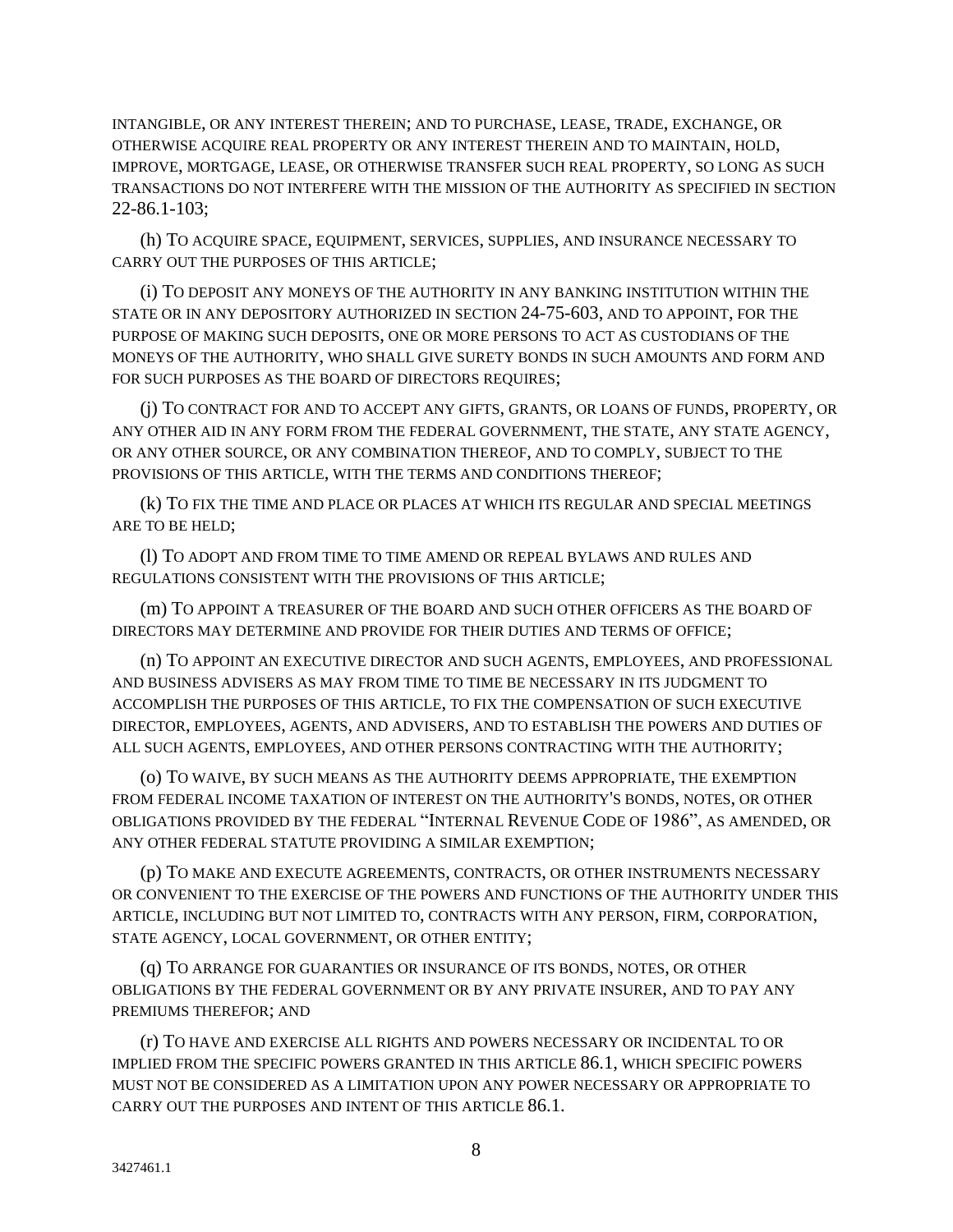**22-86.1-105. Colorado learning authority - board of directors - powers and duties.** (1) THE POWERS OF THE AUTHORITY ARE VESTED IN THE GOVERNING BODY OF THE AUTHORITY, WHICH, UNTIL JANUARY 1, 2025, MUST BE AN INITIAL BOARD OF DIRECTORS CONSISTING OF:

(a) GOVERNOR APPOINTMENTS OF:

(I) THREE PEOPLE WITH, TO THE EXTENT PRACTICABLE, DEMONSTRATED SKILLS AND EXPERTISE IN: E-COMMERCE OR PAYMENT SYSTEMS; CYBERSECURITY; AND LEGAL KNOWLEDGE OF ORGANIZATIONAL START-UP AND STRUCTURE;

(II) A REPRESENTATIVE OF A NONPROFIT ORGANIZATION THAT HAS A FOCUS ON SERVICES FOR LOW-INCOME FAMILIES AND COMMUNITIES;

(III) A PARENT WHOSE CHILD WOULD QUALIFY AS A PRIORITIZED ELIGIBLE CHILD OR YOUTH FOR THE PROGRAM; AND

(IV) A PERSON WITH EXPERTISE IN KINDERGARTEN THROUGH TWELFTH GRADE EDUCATION, INCLUDING, BUT NOT LIMITED TO, EDUCATORS AND ADMINISTRATORS.

(b) PRESIDENT OR MINORITY LEADER OF THE SENATE, WHOMEVER IS NOT AFFILIATED WITH THE SAME POLITICAL PARTY AS THE GOVERNOR, APPOINTMENTS OF:

(I) THREE PEOPLE WITH, TO THE EXTENT PRACTICABLE, DEMONSTRATED SKILLS AND EXPERTISE IN: CONSUMER TECHNOLOGY THAT CONNECTS PROVIDERS WITH CONSUMERS; EXPERIENCE IN CREATING OR OVERSEEING USER-DIRECTED ACCOUNTS; AND DATABASE CREATION OR MANAGEMENT;

(II) A REPRESENTATIVE OF A NONPROFIT ORGANIZATION THAT HAS A FOCUS ON SERVICES FOR LOW-INCOME FAMILIES AND COMMUNITIES;

(III) A PARENT WHOSE CHILD WOULD QUALIFY AS A PRIORITIZED ELIGIBLE CHILD OR YOUTH FOR THE PROGRAM; AND

(IV) A PERSON WITH EXPERTISE IN KINDERGARTEN THROUGH TWELFTH GRADE EDUCATION, INCLUDING, BUT NOT LIMITED TO, EDUCATORS AND ADMINISTRATORS.

(2) THE INITIAL APPOINTMENTS TO THE BOARD OF DIRECTORS MUST BE COMPLETED BY JANUARY 15, 2022. MEMBERS SERVE FOR A SINGLE THREE-YEAR TERM, EXCEPT THAT THEY MAY BE REAPPOINTED FOR ONE SUBSEQUENT TERM OF THREE YEARS IN AN EX OFFICIO CAPACITY AT THE DISCRETION OF THE APPOINTING AUTHORITY.

(3) THE INITIAL BOARD OF DIRECTORS SHALL ESTABLISH A LEARNING OPPORTUNITIES PARENT ADVISORY COUNCIL AND A LEARNING OPPORTUNITIES PROVIDER ADVISORY COUNCIL TO:

(a) PROVIDE INPUT TO THE BOARD CONCERNING THE PROGRAM, ELIGIBILITY OF CHILDREN AND YOUTH, CRITERIA FOR QUALIFICATIONS OF LEARNING PROVIDERS, FINANCIAL AID DISTRIBUTION, AND ALL OTHER MATTERS OF IMPLEMENTING THE LEARNING PROGRAM; AND

(b) PROVIDE RECOMMENDATIONS TO THE APPOINTING BODIES FOR PARENT REPRESENTATION ON THE BOARD.

(4) COMMENCING ON JANUARY 1, 2025, AND FOR ALL SUBSEQUENT YEARS, THE POWERS OF THE AUTHORITY CONTINUE TO BE VESTED IN THE GOVERNING BODY OF THE AUTHORITY, WHICH IS AN ONGOING BOARD OF DIRECTORS CONSISTING OF: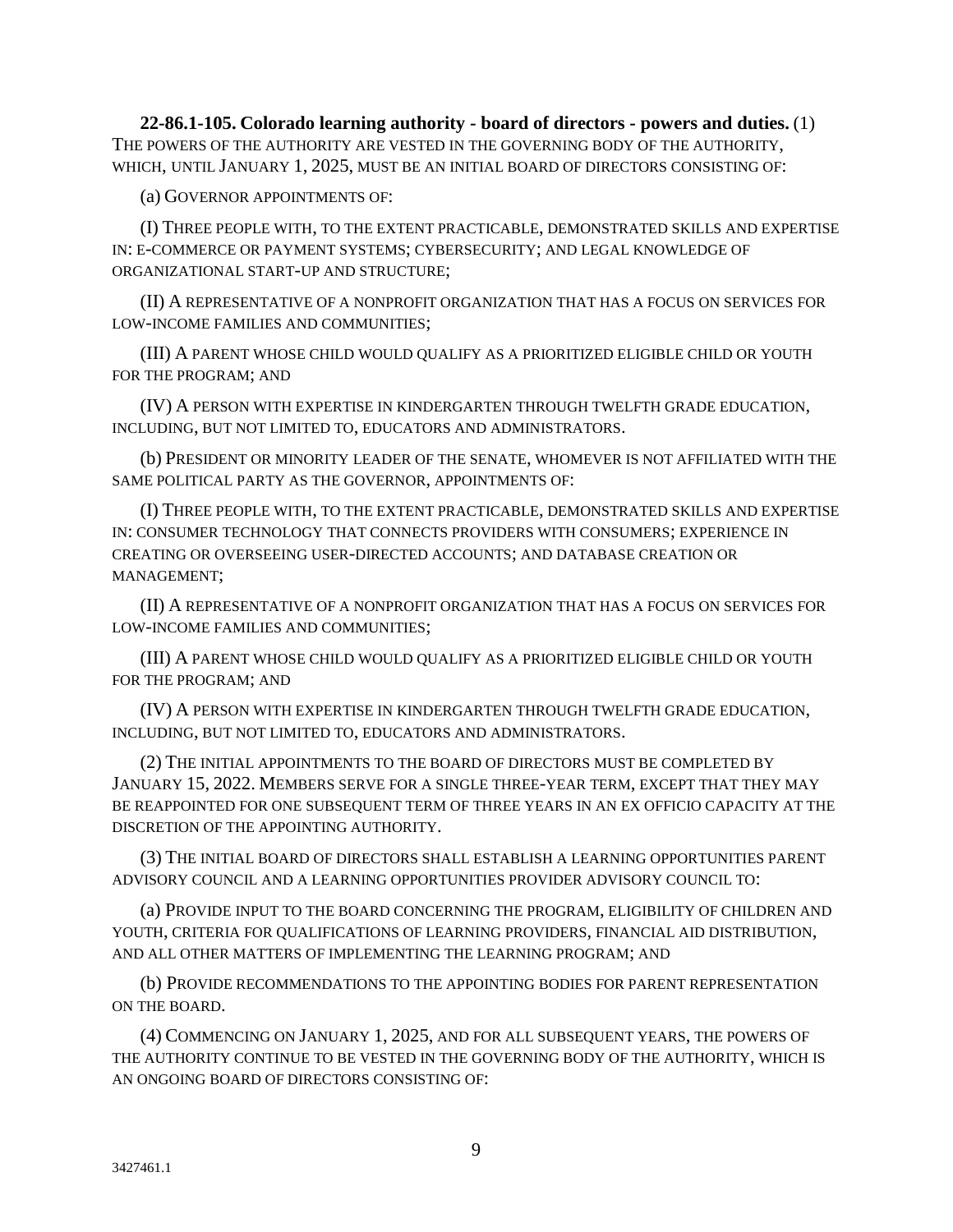(a) ONE PERSON FROM EACH ODD-NUMBERED CONGRESSIONAL DISTRICT, APPOINTED BY THE GOVERNOR, WITH THE CONSENT OF THE SENATE, AT LEAST TWO OF WHOM ARE A PARENT OF A CHILD AGE FIVE TO SEVENTEEN; AND A REPRESENTATIVE OF A NONPROFIT ORGANIZATION THAT HAS A FOCUS ON SERVICES FOR LOW-INCOME FAMILIES AND COMMUNITIES; AND

(b) ONE PERSON FROM EACH EVEN-NUMBERED CONGRESSIONAL DISTRICT, APPOINTED BY PRESIDENT OR MINORITY LEADER OF THE SENATE, WHOEVER IS NOT AFFILIATED WITH THE SAME POLITICAL PARTY AS THE GOVERNOR, AT LEAST TWO OF WHOM ARE PARENTS OF A CHILD AGE FIVE TO SEVENTEEN; AND A REPRESENTATIVE OF A NONPROFIT ORGANIZATION THAT HAS A FOCUS ON SERVICES FOR LOW-INCOME FAMILIES AND COMMUNITIES.

(5) THE APPOINTMENTS TO THE ONGOING BOARD OF DIRECTORS MUST BE MADE BY JANUARY 1, 2025. ONGOING BOARD MEMBERS SERVE FOR THREE-YEAR TERMS, EXCEPT THAT ONGOING BOARD MEMBERS INITIALLY APPOINTED FROM THE FIRST, THIRD, FIFTH, AND SEVENTH CONGRESSIONAL DISTRICTS SERVE FOR TWO YEARS. MEMBERS OF THE ONGOING BOARD MAY SERVE UP TO THREE CONSECUTIVE TERMS, AND MEMBERS SHALL BE SUBJECT TO REMOVAL AS PROVIDED IN ARTICLE IV, SECTION 6, OF THE COLORADO CONSTITUTION.

(6) MEMBERS OF THE ONGOING BOARD MAY NOT DURING THEIR TERMS OF SERVICE BE EMPLOYED BY OR CONTRACT WITH PERSONS THAT PROVIDE OR OFFER TO PROVIDE LEARNING OPPORTUNITIES UNDER THE PROGRAM.

(7) MEMBERS OF THE INITIAL AND ONGOING BOARDS MAY RECEIVE A PER DIEM OF UP TO TWO HUNDRED DOLLARS FOR ATTENDANCE AT REGULARLY SCHEDULED MEETINGS OF THE BOARD AT THE DISCRETION OF THE CHAIR BASED ON FINANCIAL HARDSHIP AND ARE REIMBURSED FOR ACTUAL AND NECESSARY EXPENSES INCURRED WHILE PERFORMING OFFICIAL DUTIES, TOGETHER WITH MILEAGE AT THE RATE AT WHICH MEMBERS OF THE GENERAL ASSEMBLY ARE REIMBURSED PURSUANT TO SECTION 2-2-317. A MEMBER OF THE BOARD WHO IS A STATE OFFICER OR EMPLOYEE SHALL NOT CLAIM PER DIEM COMPENSATION, BUT SHALL BE REIMBURSED FOR ACTUAL AND NECESSARY EXPENSES INCURRED WHILE PERFORMING OFFICIAL DUTIES, TOGETHER WITH MILEAGE AT THE RATE AT WHICH MEMBERS OF THE GENERAL ASSEMBLY ARE REIMBURSED PURSUANT TO SECTION 2-2-317.

(8)(a) THE INITIAL AND ONGOING BOARDS MUST ALSO CONSIST OF FOUR NONVOTING MEMBERS, THREE OF WHOM ARE APPOINTED BY THE BOARD CHAIR AND ONE BY THE EXECUTIVE DIRECTOR OF THE COLORADO COMMISSION ON INDIAN AFFAIRS.

(b) THE NONVOTING MEMBERS SHALL:

(I) BE AT LEAST FOURTEEN YEARS OF AGE BUT NOT OLDER THAN NINETEEN YEARS OF AGE; AND

(II) BE ENROLLED IN AND ATTENDING A TRIBAL OR COLORADO JUNIOR HIGH, MIDDLE, OR HIGH SCHOOL, INCLUDING AN ONLINE OR CHARTER SCHOOL OR APPROVED FACILITY SCHOOL AS DEFINED IN SECTION 22-2-402; BE PARTICIPATING IN A NONPUBLIC, HOME-BASED EDUCATIONAL PROGRAM; BE PARTICIPATING IN A HIGH SCHOOL EQUIVALENCY EXAMINATION PROGRAM; OR HAVE OBTAINED A HIGH SCHOOL DIPLOMA THROUGH SUCCESSFUL COMPLETION OF A HIGH SCHOOL EQUIVALENCY EXAMINATION, AS DEFINED IN SECTION 22-33-102 (8.5).

(c) THE INITIAL APPOINTMENTS FOR NONVOTING MEMBERS OF THE BOARD OF DIRECTORS MUST BE COMPLETED BY JUNE 1, 2022. NONVOTING MEMBERS SERVE FOR TWO-YEAR TERMS, EXCEPT THAT TWO NONVOTING MEMBERS INITIALLY APPOINTED TO THE BOARD WILL SERVE FOR ONE YEAR.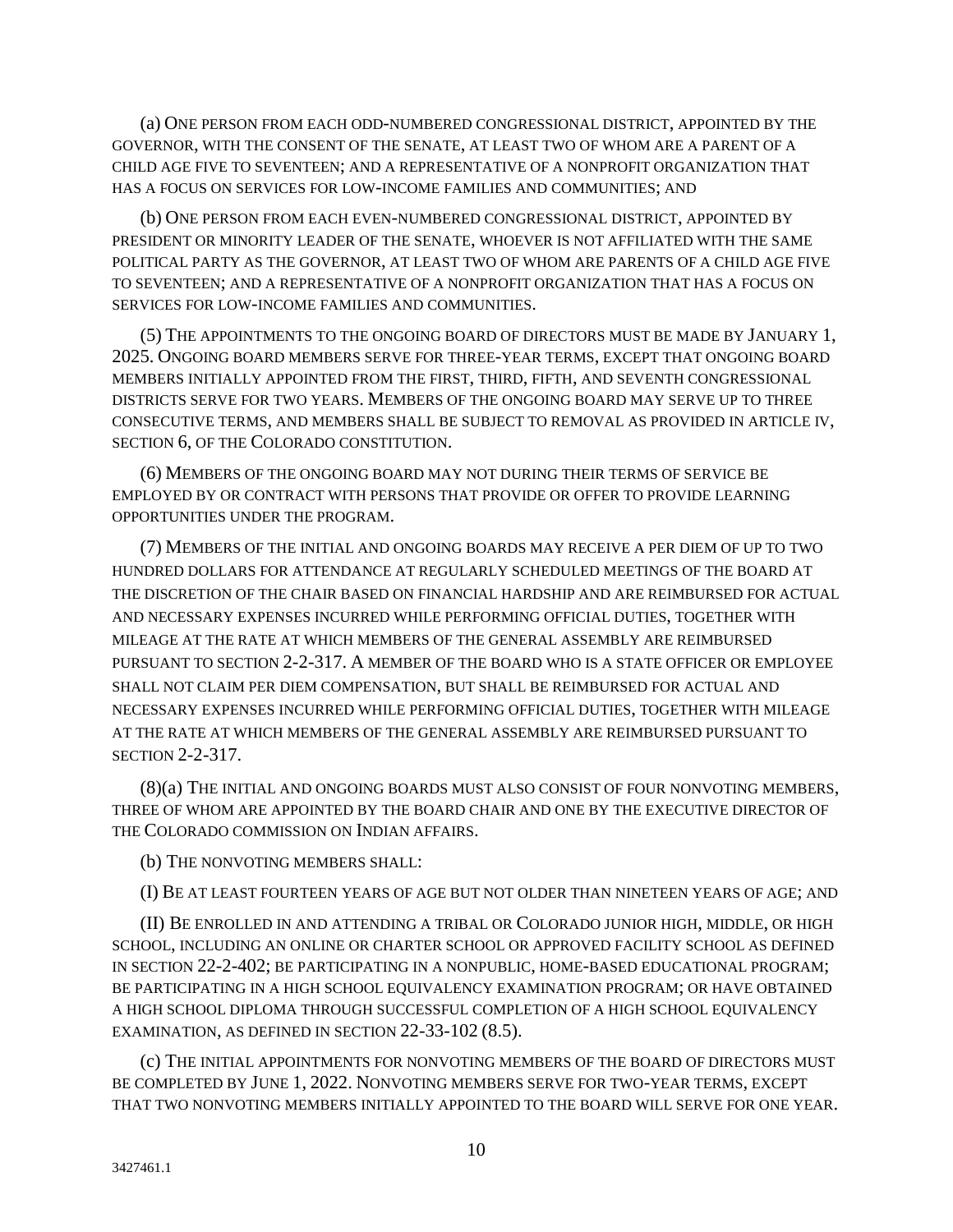NONVOTING MEMBERS OF THE BOARD MAY SERVE UP TO TWO CONSECUTIVE TERMS. NONVOTING MEMBERS OF THE BOARD MAY RECEIVE A PER DIEM OF UP TO TWO HUNDRED DOLLARS FOR ATTENDANCE AT REGULARLY SCHEDULED MEETINGS OF THE BOARD AT THE DISCRETION OF THE CHAIR BASED ON FINANCIAL HARDSHIP AND ARE REIMBURSED FOR ACTUAL AND NECESSARY EXPENSES INCURRED WHILE PERFORMING OFFICIAL DUTIES, TOGETHER WITH MILEAGE AT THE RATE AT WHICH MEMBERS OF THE GENERAL ASSEMBLY ARE REIMBURSED PURSUANT TO SECTION 2-2- 317.

(9) THE BOARD HAS THE FOLLOWING POWERS AND DUTIES:

(a) TO HIRE AN EXECUTIVE DIRECTOR;

(b) TO ESTABLISH AND OVERSEE THE PROGRAM CREATED BY THIS ARTICLE 86.1, ASSURING THAT AS MUCH FUNDING AS PRACTICABLE IS DEDICATED TO THE PROVISION OF FINANCIAL AID AND ASSISTANCE TO ELIGIBLE CHILDREN AND YOUTH AND THEIR FAMILIES IN FINDING AND SELECTING AVAILABLE LEARNING OPPORTUNITIES;

(c) TO OBTAIN THE SERVICES OF EXPERT CONSULTANTS AS NECESSARY AND APPROPRIATE FOR THE PERFORMANCE OF ITS DUTIES AND RESPONSIBILITIES;

(d) TO ELECT ONE DIRECTOR AS CHAIR OF THE BOARD AND ANOTHER DIRECTOR AS CHAIRMAN PRO TEM OF THE BOARD; AND

(e) TO PERFORM ALL SUCH ACTIONS AS MAY BE NECESSARY AND APPROPRIATE TO CARRY OUT THE DUTIES AND RESPONSIBILITIES SPECIFIED IN THIS ARTICLE 86.1.

**22-86.1-106. Learning enrichment and academic progress fund - creation - crediting of money to fund - use of fund.** (1) THE LEARNING ENRICHMENT AND ACADEMIC PROGRESS FUND IS HEREBY CREATED. THE FUND IS ADMINISTERED BY THE AUTHORITY AND CONSISTS OF ALL MONEYS TRANSFERRED OR CREDITED TO THE FUND PURSUANT TO SUBSECTIONS (2), (3), AND (4) OF THIS SECTION AND SECTION 39-26-106(1)(a)(III). ALL INTEREST AND INCOME EARNED ON THE DEPOSIT AND INVESTMENT OF MONEYS IN THE FUND MUST BE CREDITED TO THE FUND AND MUST NOT BE TRANSFERRED TO THE GENERAL FUND OR ANY OTHER STATE FUND AT THE END OF ANY STATE FISCAL YEAR.

(2) THE AUTHORITY MAY ACCEPT ANY GIFTS, GRANTS, DONATIONS, AND LOANS OF FUNDS, PROPERTY, OR ANY OTHER REVENUE OR AID IN ANY FORM FROM THE FEDERAL GOVERNMENT, THE STATE, ANY STATE AGENCY, ANY OTHER PUBLIC SOURCE, ANY PRIVATE SOURCE, OR ANY COMBINATION THEREOF, AND SUCH RECEIPTS MUST BE CREDITED TO THE FUND.

(3) AT THE END OF THE THIRD AND FOURTH QUARTERS OF STATE FISCAL YEAR 2021-22, THE STATE TREASURER SHALL TRANSFER FROM THE GENERAL FUND TO THE LEARNING ENRICHMENT AND ACADEMIC PROGRESS FUND THE SAME AMOUNT OF MONEYS TRANSFERRED TO THE STATE PUBLIC SCHOOL FUND PURSUANT TO SECTIONS  $36$ -1-116(1)(a)(II)(D) AND (1)(c)(IV). FOR THAT STATE FISCAL YEAR AN AMOUNT OF STATE GENERAL FUND REVENUE EQUAL TO THE TOTAL AMOUNT OF SUCH TRANSFERS SHALL BE EXEMPT FROM ALL REVENUE, SPENDING, AND OTHER LIMITATIONS UNDER SECTION 20 OF ARTICLE X OF THE STATE CONSTITUTION AND ANY OTHER LAW.

(4) AT THE END OF EACH STATE FISCAL YEAR, BEGINNING WITH THE FISCAL YEAR COMMENCING JULY 1, 2022, THE STATE TREASURER SHALL TRANSFER FROM THE GENERAL FUND TO THE LEARNING ENRICHMENT AND ACADEMIC PROGRESS FUND THE SAME AMOUNT OF MONEYS TRANSFERRED TO STATE PUBLIC SCHOOL FUND PURSUANT TO SECTIONS  $36$ -1-116(1)(a)(II)(E) AND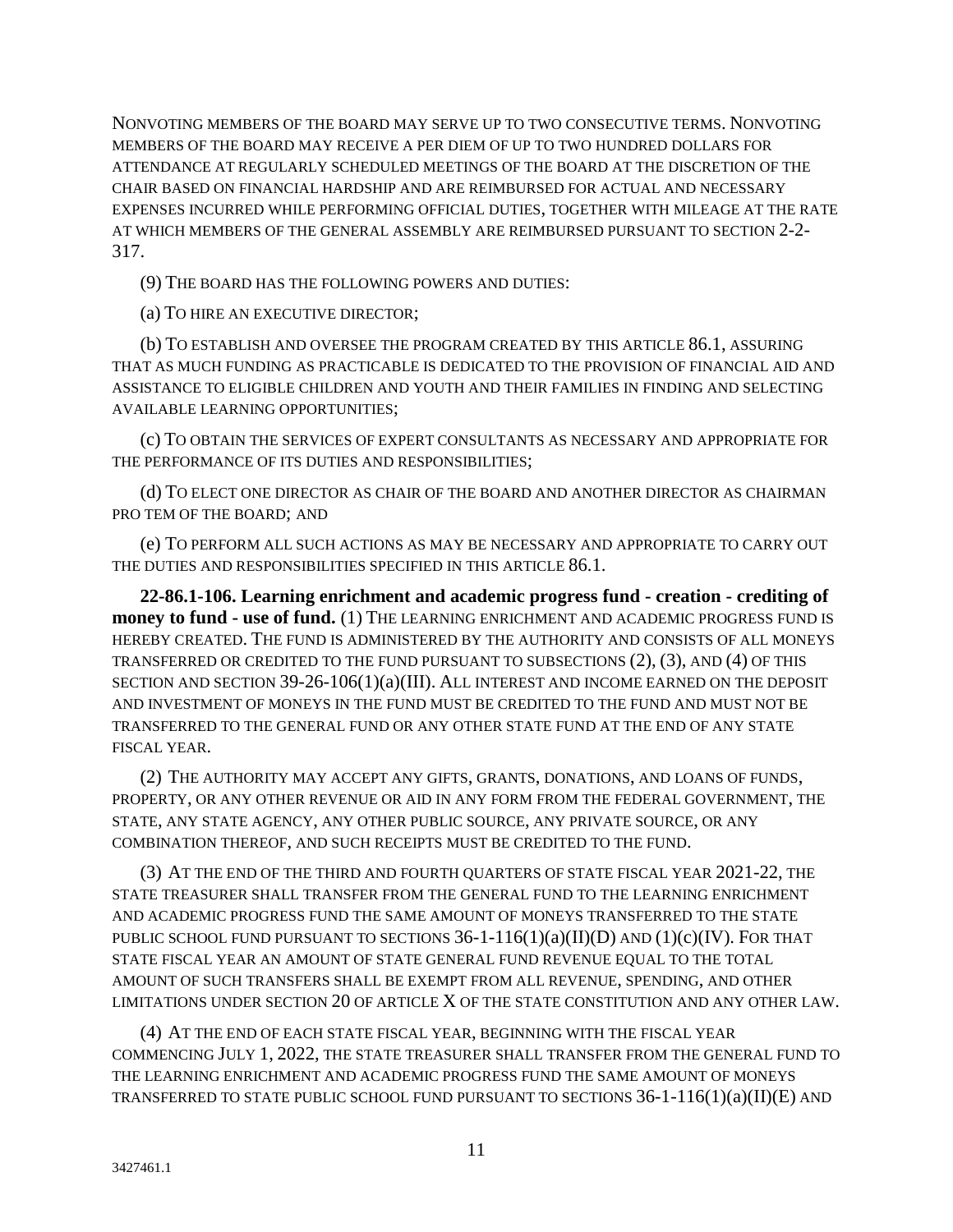$(1)(c)(V)$ . FOR EACH STATE FISCAL YEAR AN AMOUNT OF STATE GENERAL FUND REVENUE EQUAL TO THE AMOUNT OF SUCH TRANSFER SHALL BE EXEMPT FROM ALL REVENUE, SPENDING, AND OTHER LIMITATIONS UNDER SECTION 20 OF ARTICLE X OF THE STATE CONSTITUTION AND ANY OTHER LAW.

(5) THE MONEYS TRANSFERRED OR CREDITED TO THE FUND, INCLUDING ANY INCOME AND INTEREST DERIVED FROM THE DEPOSIT AND INVESTMENT OF SUCH MONEYS, ARE EXEMPT FROM ANY RESTRICTION ON SPENDING, REVENUE, OR APPROPRIATIONS, INCLUDING THE RESTRICTIONS OF SECTION 20 OF ARTICLE X OF THE STATE CONSTITUTION OR ANY OTHER LAW.

(6) ALL MONEYS IN THE FUND ARE CONTINUOUSLY APPROPRIATED TO THE AUTHORITY FOR THE PURPOSE OF CARRYING OUT THE PROVISIONS OF THIS ARTICLE 86.1.

**SECTION 2**. In Colorado Revised Statutes, section 24-77-102, **add** (15)(b)(XIX) as follows:

**24-77-102. Definitions**. As used in this article, unless the context otherwise requires:

(15) (b) "Special purpose authority" includes, but is not limited to:

(XIX) THE COLORADO LEARNING AUTHORITY CREATED PURSUANT TO SECTION 22-86.1-103.

**SECTION 3**. In Colorado Revised Statutes, section 36-1-116, **amend** (1)(a)(II)(A); and **add**  $(1)(a)(II)(D), (1)(a)(II)(E), (1)(c)(IV), and (1)(c)(V)$  as follows:

**36-1-116. Disposition of rentals, royalties, and timber sale proceeds.** (1)(a)(II)(A) Except as provided in subsections  $(1)(a)(II)(B)$ , and  $(1)(a)(II)(C)$ ,  $(1)(a)(II)(D)$ , AND  $(1)(a)(II)(E)$ , for the 2010-11 state fiscal year and each state fiscal year thereafter, the proceeds received by the state for the sale of timber on public school lands, lease payments and rental payments for said lands, rental payments for the use and occupation of the surface of said lands, and rentals or lease payments for sand, gravel, clay, stone, coal, oil, gas, geothermal resources, gold, silver, or other minerals on said lands other than proceeds, rentals, and payments allocated to the state land board trust administration fund pursuant to section 36-1-145(3) or credited to the public school capital construction assistance fund created in section 22-43.7-104(1),C.R.S., pursuant to section 22-43.7-104(2)(b)(I), C.R.S., shall be credited to the permanent school fund and shall become part of the principal of the permanent school fund.

(D) AT THE END OF THE THIRD AND FOURTH QUARTERS OF STATE FISCAL YEAR 2021-22, ALL PROCEEDS RECEIVED BY THE STATE FOR THE SALE OF TIMBER ON PUBLIC SCHOOL LANDS, LEASE PAYMENTS AND RENTAL PAYMENTS FOR SAID LANDS, RENTAL PAYMENTS FOR THE USE AND OCCUPATION OF THE SURFACE OF SAID LANDS, AND RENTALS OR LEASE PAYMENT FOR SAND, GRAVEL, CLAY, STONE, COAL, OIL, GAS, GEOTHERMAL RESOURCES, GOLD, SILVER, OR OTHER MINERALS ON SAID LANDS OTHER THAN PROCEEDS, RENTALS, AND PAYMENT ALLOCATED TO THE STATE LAND BOARD TRUST ADMINISTRATION FUND PURSUANT TO SECTION 36-1-145(3) OR CREDITED TO THE PUBLIC SCHOOL CAPITAL CONSTRUCTION ASSISTANCE FUND CREATED IN SECTION 22-43.7-104(1), PURSUANT TO SECTION 22-43.7-104(2)(b)(I) MUST BE TRANSFERRED TO THE STATE PUBLIC SCHOOL FUND CREATED IN SECTION 22-54-114.

(E) AT THE END OF EACH STATE FISCAL YEAR, BEGINNING WITH THE STATE FISCAL YEAR COMMENCING JULY 1, 2022, ALL PROCEEDS RECEIVED BY THE STATE FOR THE SALE OF TIMBER ON PUBLIC SCHOOL LANDS, LEASE PAYMENTS AND RENTAL PAYMENTS FOR SAID LANDS, RENTAL PAYMENTS FOR THE USE AND OCCUPATION OF THE SURFACE OF SAID LANDS, AND RENTALS OR LEASE PAYMENT FOR SAND, GRAVEL, CLAY, STONE, COAL, OIL, GAS, GEOTHERMAL RESOURCES, GOLD, SILVER, OR OTHER MINERALS ON SAID LANDS OTHER THAN PROCEEDS, RENTALS, AND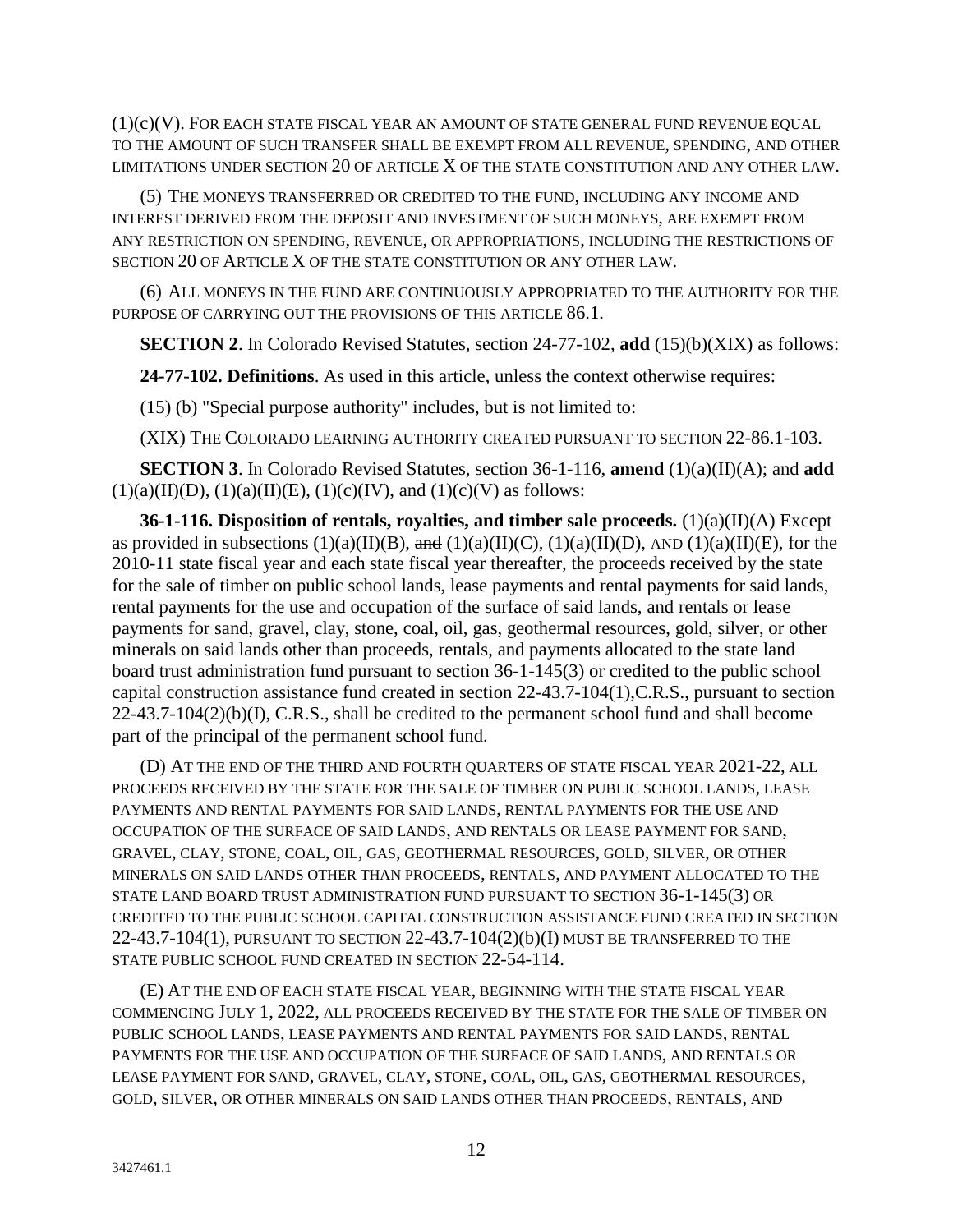PAYMENT ALLOCATED TO THE STATE LAND BOARD TRUST ADMINISTRATION FUND PURSUANT TO SECTION 36-1-145(3) OR CREDITED TO THE PUBLIC SCHOOL CAPITAL CONSTRUCTION ASSISTANCE FUND CREATED IN SECTION 22-43.7-104(1), PURSUANT TO SECTION 22-43.7-104(2)(b)(I) MUST BE TRANSFERRED TO THE STATE PUBLIC SCHOOL FUND CREATED IN SECTION 22-54-114.

(c)(IV) AT THE END OF THE THIRD AND FOURTH QUARTERS OF STATE FISCAL YEAR 2021-22, ROYALTIES AND OTHER PAYMENTS FOR THE DEPLETION OR EXTRACTION OF A NATURAL RESOURCE ON PUBLIC SCHOOL LANDS NOT ALLOCATED TO THE STATE LAND BOARD TRUST ADMINISTRATION FUND PURSUANT TO SECTION 36-1-145(3), NOT CREDITED TO THE PUBLIC SCHOOL CAPITAL CONSTRUCTION ASSISTANCE FUND CREATED IN SECTION 22-43.7-104(1), PURSUANT TO SECTION  $22-43.7-104(2)(b)(I)$ , AND NOT CREDITED AS SPECIFIED IN SUBSECTION  $(1)(b)(II)$  OF THIS SECTION, MUST BE TRANSFERRED TO THE STATE PUBLIC SCHOOL FUND CREATED IN SECTION 22-54-114.

(V) AT THE END OF EACH STATE FISCAL YEAR, BEGINNING WITH THE STATE FISCAL YEAR COMMENCING JULY 1, 2022, ROYALTIES AND OTHER PAYMENTS FOR THE DEPLETION OR EXTRACTION OF A NATURAL RESOURCE ON PUBLIC SCHOOL LANDS NOT ALLOCATED TO THE STATE LAND BOARD TRUST ADMINISTRATION FUND PURSUANT TO SECTION 36-1-145(3), NOT CREDITED TO THE PUBLIC SCHOOL CAPITAL CONSTRUCTION ASSISTANCE FUND CREATED IN SECTION 22-43.7- 104(1), PURSUANT TO SECTION 22-43.7-104(2)(b)(I), AND NOT CREDITED AS SPECIFIED IN SUBSECTION (1)(b)(II) OF THIS SECTION, MUST BE TRANSFERRED TO THE STATE PUBLIC SCHOOL FUND CREATED IN SECTION 22-54-114.

**SECTION 4**. In Colorado Revised Statutes, section 39-26-106, **amend** (1)(a)(I); and **add**  $(1)(a)(III)$  as follows:

**39-26-106. Schedule of sales tax.** (1)(a)(I) Except as otherwise provided in subparagraph SUBPARAGRAPHS (II) AND (III) of this paragraph (a), there is imposed upon all sales of commodities and services specified in section 39-26-104 a tax at the rate of three percent of the amount of the sale, to be computed in accordance with schedules or systems approved by the executive director of the department of revenue. Said schedules or systems shall be designed so that no such tax is charged on any sale of seventeen cents or less.

(III) ON AND AFTER JANUARY 1, 2022, ALL RETAIL SALES OF MARIJUANA UPON WHICH THE RETAIL MARIJUANA SALES TAX IS IMPOSED PURSUANT TO SECTION 39-28.8-202 ARE SUBJECT TO AN ADDITIONAL TAX AT THE RATE OF FIVE PERCENT OF THE AMOUNT OF THE SALE TO BE COMPUTED IN ACCORDANCE WITH SCHEDULES OR SYSTEMS APPROVED BY THE EXECUTIVE DIRECTOR OF THE DEPARTMENT OF REVENUE. SAID SCHEDULES OR SYSTEMS MUST BE DESIGNED SO THAT NO SUCH TAX IS CHARGED ON ANY SALE OF SEVENTEEN CENTS OR LESS. ALL REVENUE COLLECTED PURSUANT TO THIS SUBPARAGRAPH (III) IS EXEMPT FROM ANY RESTRICTION ON SPENDING, REVENUE, OR APPROPRIATIONS, INCLUDING THE RESTRICTIONS OF SECTION 20 OF ARTICLE X OF THE STATE CONSTITUTION. THE NET PROCEEDS OF ALL REVENUES COLLECTED PURSUANT TO THIS SUBPARAGRAPH (III) MUST BE TRANSFERRED MONTHLY TO THE LEARNING ENRICHMENT AND ACADEMIC PROGRESS FUND CREATED IN SECTION 22-86.1-106.

**SECTION 5.** In Colorado Revised Statutes, **add** 39-26-130 as follows:

**39-26-130. Application of state sales tax to retail marijuana.** ON AND AFTER JANUARY 1, 2022, THE RETAIL SALES OF MARIJUANA UPON WHICH THE RETAIL MARIJUANA SALES TAX IS